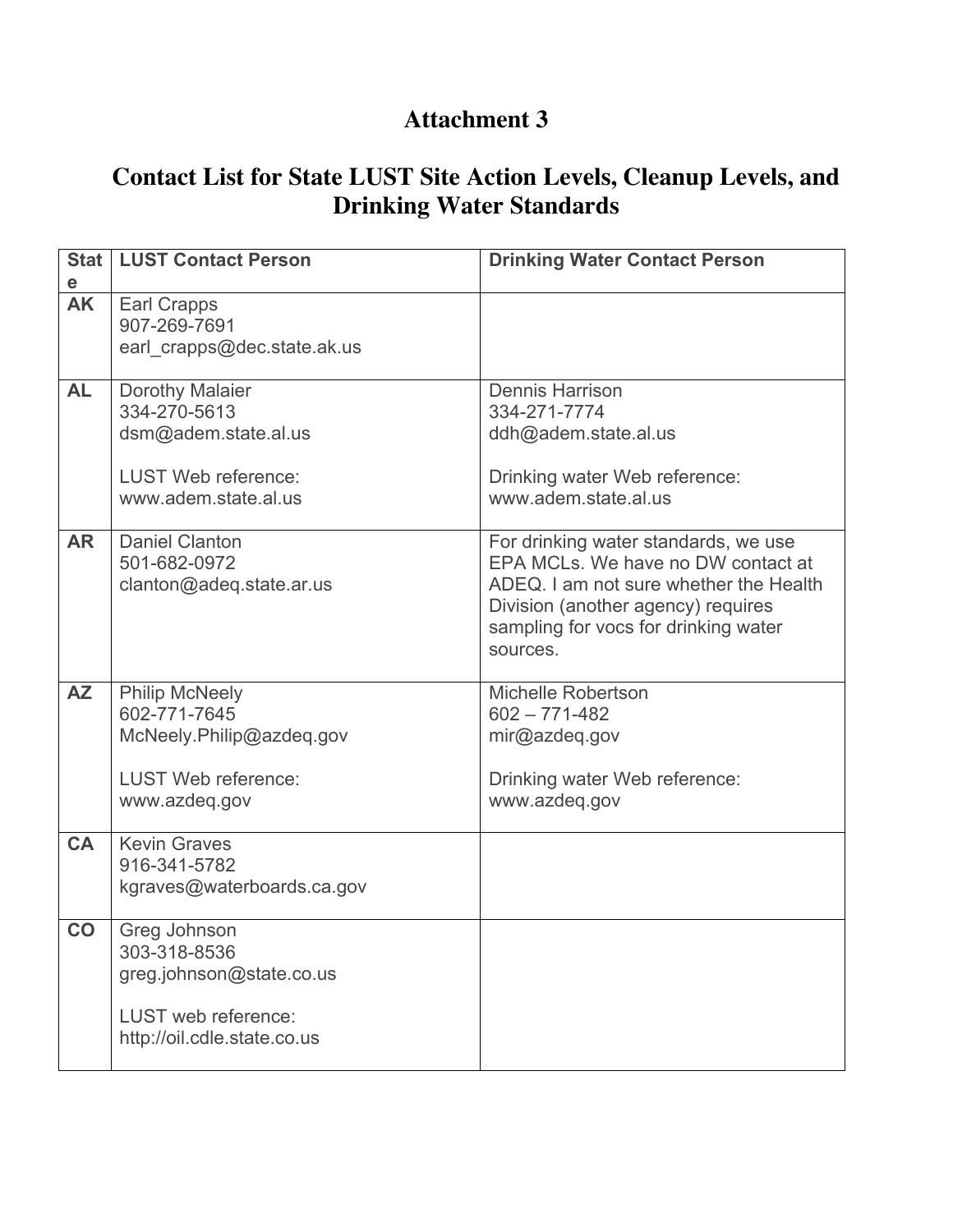| <b>CT</b> | Peter D. Zack<br>860-424-3337                                                                                                                                                                                                 | <b>Patrick Bowe</b><br>860-424-3440                                                                                                                                                                                 |
|-----------|-------------------------------------------------------------------------------------------------------------------------------------------------------------------------------------------------------------------------------|---------------------------------------------------------------------------------------------------------------------------------------------------------------------------------------------------------------------|
|           | peter.zack@po.state.ct.us                                                                                                                                                                                                     | patrick.bowe@po.state.ct.us                                                                                                                                                                                         |
| <b>DE</b> | <b>Patricia Ellis</b><br>302-395-2500<br>Patricia.Ellis@state.de.us<br><b>LUST Web reference:</b><br>http://www.dnrec.state.de.us/dnrec2000/di<br>visions/awm/ust/tgm/d cap/APPENDIX%2<br>011.html                            | <b>Ed Hallock</b><br>302-741-8630<br>Edward.Hallock@state.de.us                                                                                                                                                     |
| FL.       | Ligia Mora-Applegate<br>850-245-8992<br>ligia.mora-applegate@dep.state.fl.us<br><b>LUST Web reference:</b><br>http://www.dep.state.fl.us/waste/categorie<br>s/wc/pages/LinksToGuidanceDocuments.<br>htm (see second document) |                                                                                                                                                                                                                     |
| <b>GA</b> | <b>Richard Swanson</b><br>404-362-2687<br>richard swanson@dnr.state.ga.us<br><b>LUST Web reference:</b><br>http://www.gaepd.org/Documents/lpb.html<br>http://rules.sos.state.ga.us/cgi-<br>bin/page.cgi?g=GEORGIA_DEP         | <b>Brad Addison</b><br>404-656-4807<br>brad addison@dnr.state.ga.us<br>Drinking water Web reference:<br>http://www.gaepd.org/Documents/wpb.ht<br>ml#dwcp http://rules.sos.state.ga.us/cgi-<br>bin/page.cgi?g=GEORGI |
| HI        | <b>Richard Takaba</b><br>808-586-4226<br>richard.takaba@doh.hawaii.gov<br><b>LUST Web reference:</b><br>http://www.hawaii.gov/health/environment<br>al/waste/ust/index.html                                                   | Drinking water Web reference:<br>http://www.hawaii.gov/health/environment<br>al/water/sdwb/index.html                                                                                                               |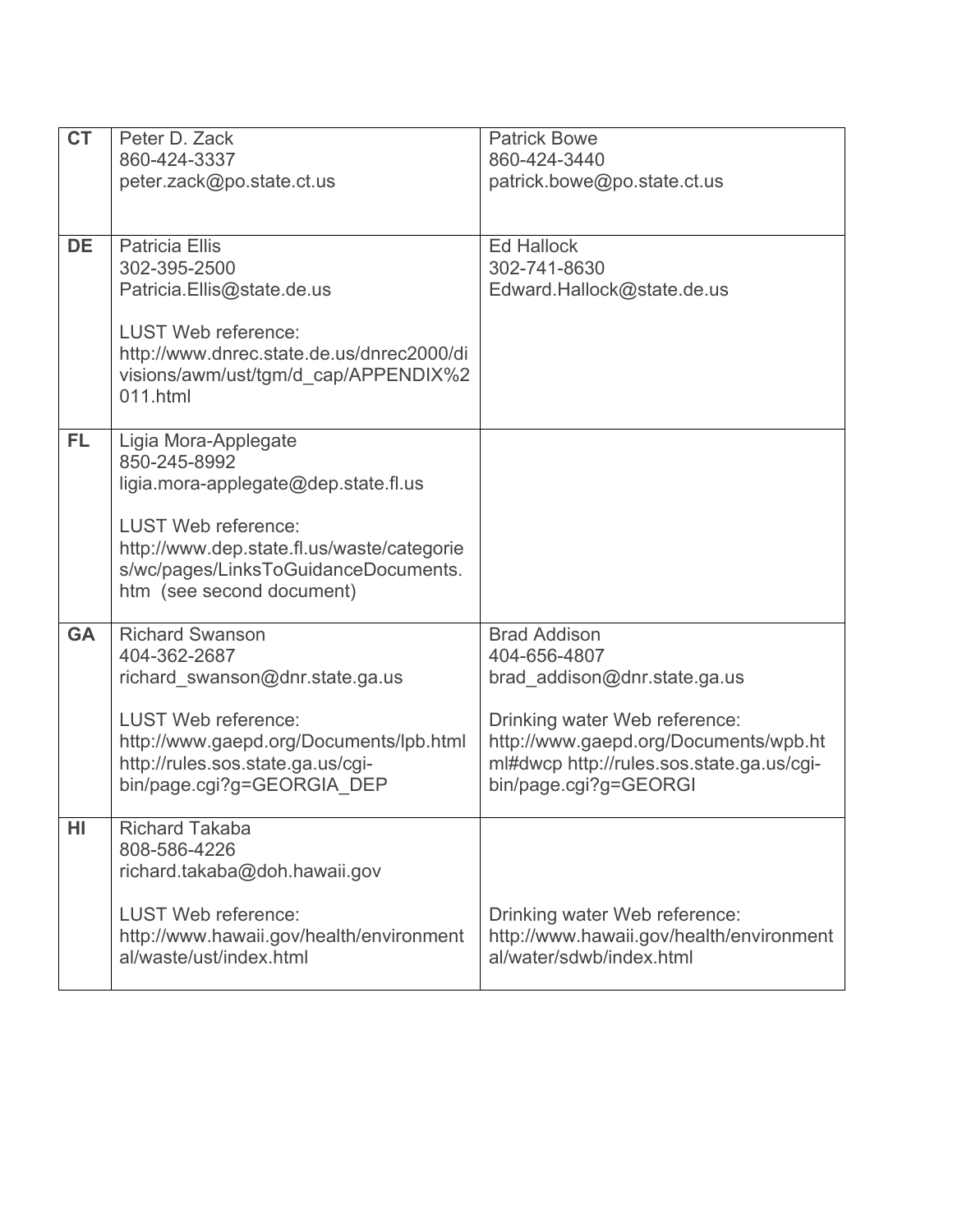| IA        |                                              |                                                                    |
|-----------|----------------------------------------------|--------------------------------------------------------------------|
| ID        | <b>Rick Jarvis</b>                           | Jerri Henry                                                        |
|           | 208-373-0247                                 | 208-373-0471                                                       |
|           | rick.jarvis@deq.idaho.gov                    | jerri.henry@deq.idaho.gov                                          |
|           |                                              |                                                                    |
| IL        | Douglas Clay                                 | <b>Rick Cobb</b>                                                   |
|           | 217-782-9844                                 | 217-785-4787                                                       |
|           | doug.clay@illinois.gov                       | rick.cobb@illinois.gov                                             |
|           |                                              |                                                                    |
|           | <b>LUST Web reference:</b>                   | Drinking water Web reference:                                      |
|           | http://www.epa.state.il.us/land/lust/index.h | http://www.epa.state.il.us/water/index-                            |
|           | tml                                          | pws.html                                                           |
|           |                                              |                                                                    |
| IN        | <b>Craig Schroer</b>                         | Jim Sullivan                                                       |
|           | 317-234-0974                                 | 317-308-3388                                                       |
|           | cschroer@idem.in.gov                         | jsulliva@idem.in.gov                                               |
|           | <b>LUST Web reference:</b>                   | Drinking water Web reference:                                      |
|           | http://in.gov/idem/programs/land/lust/index  | http://in.gov/idem/compliance/water/drinki                         |
|           | .html                                        | ngwater/certconted/index.html                                      |
|           | http://in.gov/idem/programs/land/risc/index  |                                                                    |
|           | .html                                        |                                                                    |
|           |                                              |                                                                    |
| <b>KS</b> | <b>Scott Nightingale</b>                     |                                                                    |
|           | 785-296-1666                                 |                                                                    |
|           | snightin@kdhe.state.ks.us                    |                                                                    |
|           |                                              |                                                                    |
|           | <b>LUST Web reference:</b>                   |                                                                    |
|           | http://www.kdheks.gov/remedial/rsk manu      |                                                                    |
|           | al_page.htm                                  |                                                                    |
|           |                                              |                                                                    |
| <b>KY</b> |                                              | Questions about drinking water standards                           |
|           |                                              | should be answered by the Drinking<br>Water Branch - 502-564-3410. |
|           |                                              |                                                                    |
| LA        | <b>Steve Chustz</b>                          |                                                                    |
|           | 225-219-2470                                 |                                                                    |
|           | stephen.chustz@la.gov                        |                                                                    |
|           |                                              |                                                                    |
| <b>MA</b> | <b>Eric Arvedon</b>                          | David Terry                                                        |
|           | 617-292-5887                                 | 617-292-5529                                                       |
|           | eric.arvedon@state.ma.us                     | david.terry@state.ma.us                                            |
|           |                                              |                                                                    |
|           | <b>LUST Web reference:</b>                   | Drinking water Web reference:                                      |
|           | www.mass.gov/dep/cleanup                     | www.mass.gov/dep/water                                             |
|           |                                              |                                                                    |
|           |                                              |                                                                    |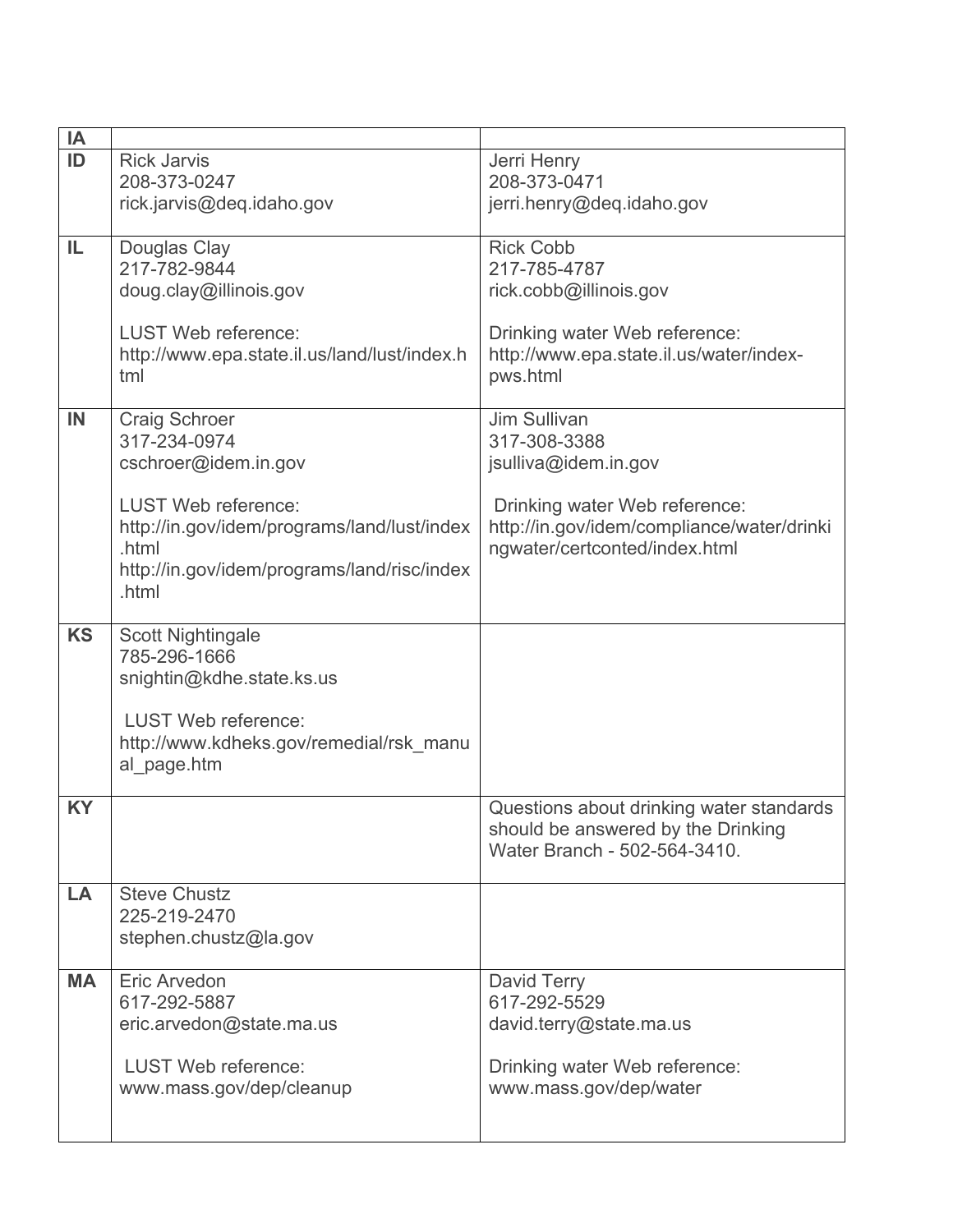| <b>MD</b> | <b>Herbert Meade</b>                     | <b>Herbert Meade</b>                      |
|-----------|------------------------------------------|-------------------------------------------|
|           | 410-537-3385                             | 410-537-3385                              |
|           |                                          |                                           |
|           | hmeade@mde.state.md.us                   | hmeade@mde.state.md.us                    |
|           | <b>LUST Web reference:</b>               | <b>LUST Web reference:</b>                |
|           | www.mde.state.md.us                      | www.mde.state.md.us                       |
|           |                                          |                                           |
| <b>ME</b> | <b>Bruce Hunter</b>                      | <b>Andrews Tolman</b>                     |
|           | 207-287-7672                             | 207-287-6196                              |
|           | bruce.e.hunter@maine.gov                 | Andrews.L.Tolman@maine.gov                |
|           |                                          |                                           |
|           | also                                     |                                           |
|           | George Seel: 207-287-7166                |                                           |
|           |                                          |                                           |
| MI        |                                          | Christine Flaga, Unit Chief, Toxicology   |
|           |                                          | 517-373-0160                              |
|           |                                          | flagac@michigan.gov                       |
|           |                                          | <b>LUST Web reference:</b>                |
|           |                                          | www.michigan.gov/deqrrd 1.                |
|           |                                          |                                           |
| <b>MN</b> | <b>Adam Sekely</b>                       | <b>Helen Goeden</b>                       |
|           | 218-828-6155                             | 651-201-4667                              |
|           | Adam.Sekely @pca.state.mn.us             | helen.goeden@health.state.mn.us           |
|           |                                          |                                           |
|           | <b>LUST Web reference:</b>               | Drinking water Web reference:             |
|           | http://www.pca.state.mn.us/programs/lust | http://www.health.state.mn.us/divs/eh/wat |
|           | p.html                                   | er/index.html                             |
|           |                                          |                                           |
| <b>MO</b> | Ken Koon                                 |                                           |
|           | 573-526-2058                             |                                           |
|           | ken.koon@dnr.mo.gov                      |                                           |
|           | <b>LUST Web reference:</b>               | Drinking water Web                        |
|           | http://www.dnr.missouri.gov/env/hwp/tank | reference:http://www.sos.mo.gov/adrules/  |
|           | s/mrbca-pet/mrbca-pet-tanks.htm          | csr/current/10csr/10c60-4.pdf             |
|           |                                          |                                           |
| <b>MS</b> | <b>Walter Huff</b>                       |                                           |
|           | 601-961-5142                             |                                           |
|           | Walter Huff@deq.state.ms.us              |                                           |
|           |                                          |                                           |
| МT        | Jeff Kuhn                                | <b>Bob Bukantis</b>                       |
|           | 406-841-5055                             | 406-444-5320                              |
|           | jkuhn@mt.gov                             | bbukantis@mt.gov                          |
|           |                                          |                                           |
|           | <b>LUST Web reference:</b>               |                                           |
|           | http://www.deq.state.mt.us/LUST/index.as |                                           |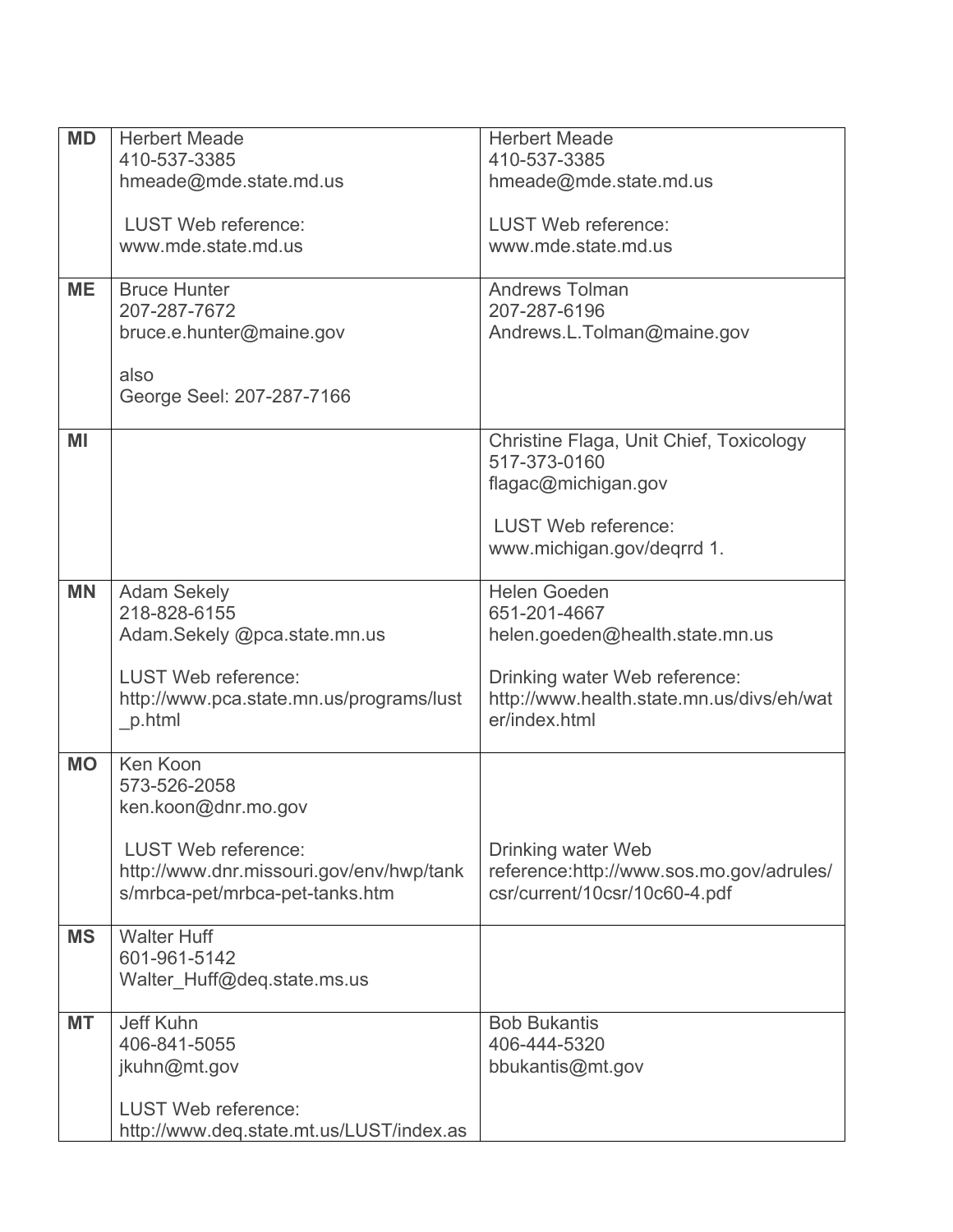|           | p                                                                                                                                                                                                  |                                                                                                                                                                        |
|-----------|----------------------------------------------------------------------------------------------------------------------------------------------------------------------------------------------------|------------------------------------------------------------------------------------------------------------------------------------------------------------------------|
|           | Montana, in cooperation with USEPA<br>ORD, is collecting fuel samples from<br>active UST sites throughout the state to<br>determine current concentrations of<br>oxygenates in use in motor fuels. |                                                                                                                                                                        |
| <b>NC</b> | Linda L. Smith<br>919-733-1317<br>Linda.L.Smith@ncmail.net<br><b>LUST Web reference:</b><br>http://www.wastenotnc.org/ust/main.html                                                                | Jessica Miles, Chief, Public Water Supply<br>919-733-2870<br>Drinking water Web reference:<br>http://www.deh.enr.state.nc.us/pws/index.<br>htm                         |
| <b>ND</b> | <b>Gary Berreth</b><br>701-328-5166<br>gaberret@nd.gov<br><b>LUST Web reference:</b><br>www.health.state.nd.us/WM                                                                                  | Larry Thelen<br>701-328-5211<br>Ithelen@nd.gov<br>Drinking water Web reference:<br>www.health.state.nd.us/MF                                                           |
| <b>NE</b> | <b>David Chambers</b><br>402-471-4258<br>david.chambers@ndeq.state.ne.us<br><b>LUST Web reference:</b><br>www.deq.state.ne.us                                                                      | <b>Jack Daniel</b><br>402-471-0510<br>jack.daniel@hhss.ne.gov                                                                                                          |
| <b>NH</b> | Gary S. Lynn<br>603 271-8873<br>glynn@des.state.nh.us<br>LUST Web reference:<br>Rules are in<br>the process of being revised and are not<br>posted at the moment.                                  | Selina Makofsky<br>603 271-4109<br>smakofsky@des.state.nh.us                                                                                                           |
| <b>NJ</b> | Kevin Kratina, Chief, Bureau of<br><b>Underground Storage Tanks</b><br>609-292-8761<br>kevin.kratina@dep.state.nj.us<br><b>LUST Web reference:</b><br>www.state.nj.us/dep/srp/bust                 | Barker Hamill, Assistan Director, Water<br>Supply<br>609-292-5550<br>barker.hamill@dep.state.nj.us<br>Drinking water Web reference:<br>www.state.nj.us/dep/watersupply |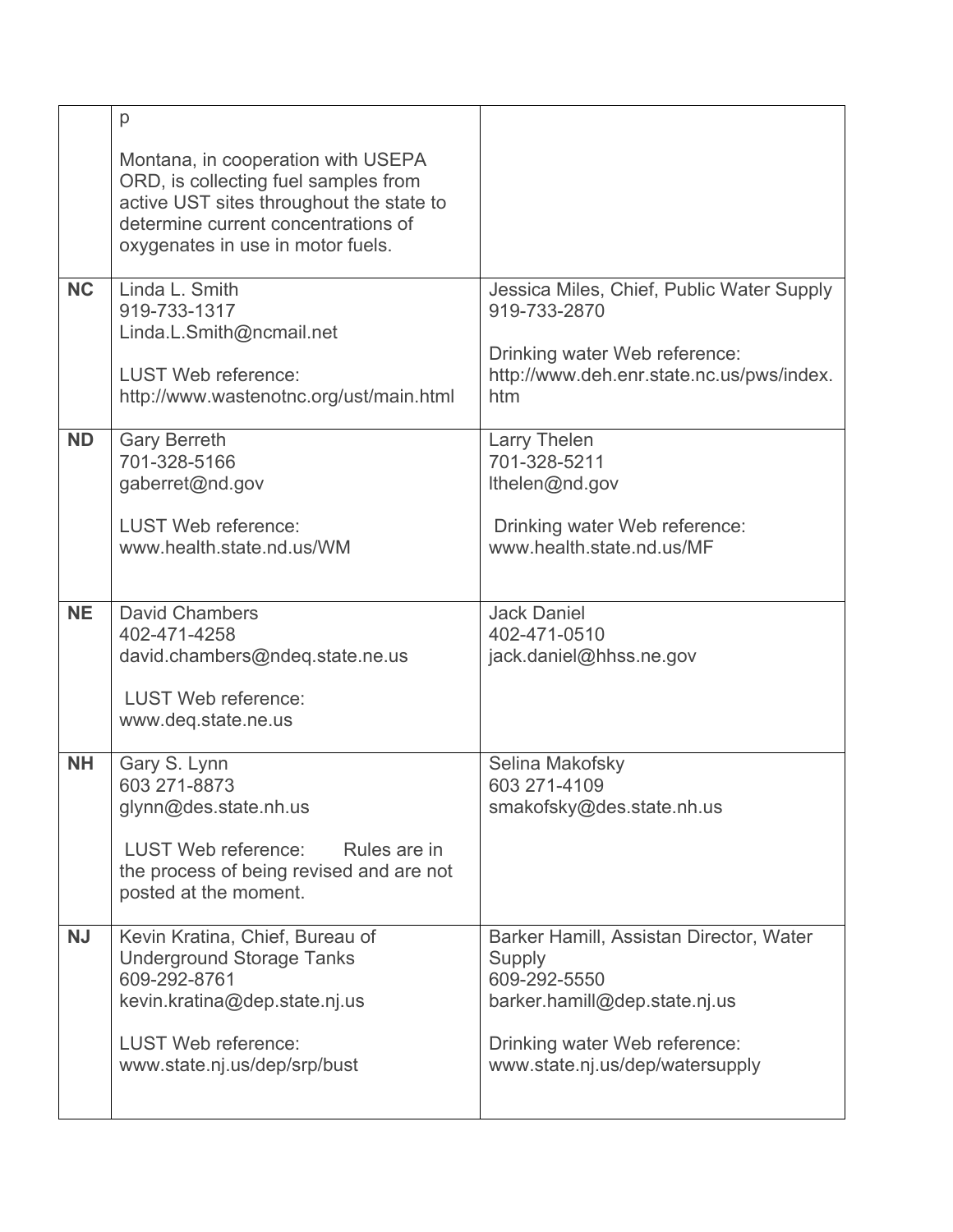| <b>NM</b> | Stephen G. Reuter                          | <b>Chuck Thomas</b>                      |
|-----------|--------------------------------------------|------------------------------------------|
|           | 505-222-9577                               | 505-222-9532                             |
|           | Stephen.reuter@state.nm.us                 | chuck.thomas@state.nm.us                 |
|           |                                            |                                          |
| <b>NV</b> | <b>Bennett Kottler</b>                     | <b>Judy Neubert</b>                      |
|           | 775-687-9378                               | 775.687.9523                             |
|           | bkottler@ndep.nv.gov                       | JNEUBERT@ndep.nv.gov                     |
|           |                                            |                                          |
|           | <b>LUST Web reference:</b>                 | Drinking water Web reference:            |
|           | http://ndep.nv.gov/bca/ust_home.htm        | http://ndep.nv.gov/bsdw/index.htm        |
|           |                                            |                                          |
| <b>NY</b> | Jim Harrington (soil)/ Scott Stoner        | Michael Montysko                         |
|           | (groundwater)                              | 518-402-7676                             |
|           | 518-402-9764                               | mjm07@health.state.ny.us                 |
|           | jbharrin@gw.dec.state.ny.us                |                                          |
|           | sxstoner@gw.dec.state.ny.us                | Drinking water Web reference:            |
|           |                                            | http://www.health.state.ny.us/nysdoh/wat |
|           | <b>LUST Web reference:</b>                 | er/bulk_bottle/subpart5_6.htm            |
|           | http://www.dec.state.ny.us/website/der/tag |                                          |
|           | ms/prtg4046.html                           |                                          |
|           | http://www.dec.ny.gov/4638.html            |                                          |
|           |                                            |                                          |
|           |                                            |                                          |
| <b>OH</b> | Pete Chace, Chief BUSTR                    | Same                                     |
|           | (614) 995-4246                             |                                          |
|           | pachace@com.state.oh.us                    |                                          |
|           |                                            |                                          |
|           | <b>LUST Web reference:</b>                 |                                          |
|           | http://www.com.state.oh.us/sfm/bust        |                                          |
|           |                                            |                                          |
| <b>OK</b> | Joe Thacker, Technical Manager, PST        |                                          |
|           | Div, OK Corp Comm.                         |                                          |
|           | 405-522-4758                               |                                          |
|           | j.thacker@occemail.com                     |                                          |
|           |                                            |                                          |
| <b>OR</b> | Sheila Monroe                              | <b>Diane Stockton</b>                    |
|           | 541-298-7255                               | 971-673-0424                             |
|           | Monroe.Sheila@deq.state.or.us              | Diane.G.Stockton@state.or.us             |
|           |                                            |                                          |
| <b>PA</b> | <b>Craig Olewiler</b>                      | Dave Crownover                           |
|           | 717-783-9284                               | 717-783-7502                             |
|           | colewiler@state.pa.us                      | dcrownover@state.pa.us                   |
|           |                                            |                                          |
|           | <b>LUST Web reference:</b>                 | Drinking water Web reference:            |
|           | http://www.depweb.state.pa.us/landrecwa    | http://www.depweb.state.pa.us/landrecwa  |
|           | ste/cwp/view.asp?A=1241&Q=461919           | ste/cwp/view.asp?a=1243&Q=462045&la      |
|           |                                            | ndrecwasteNav=                           |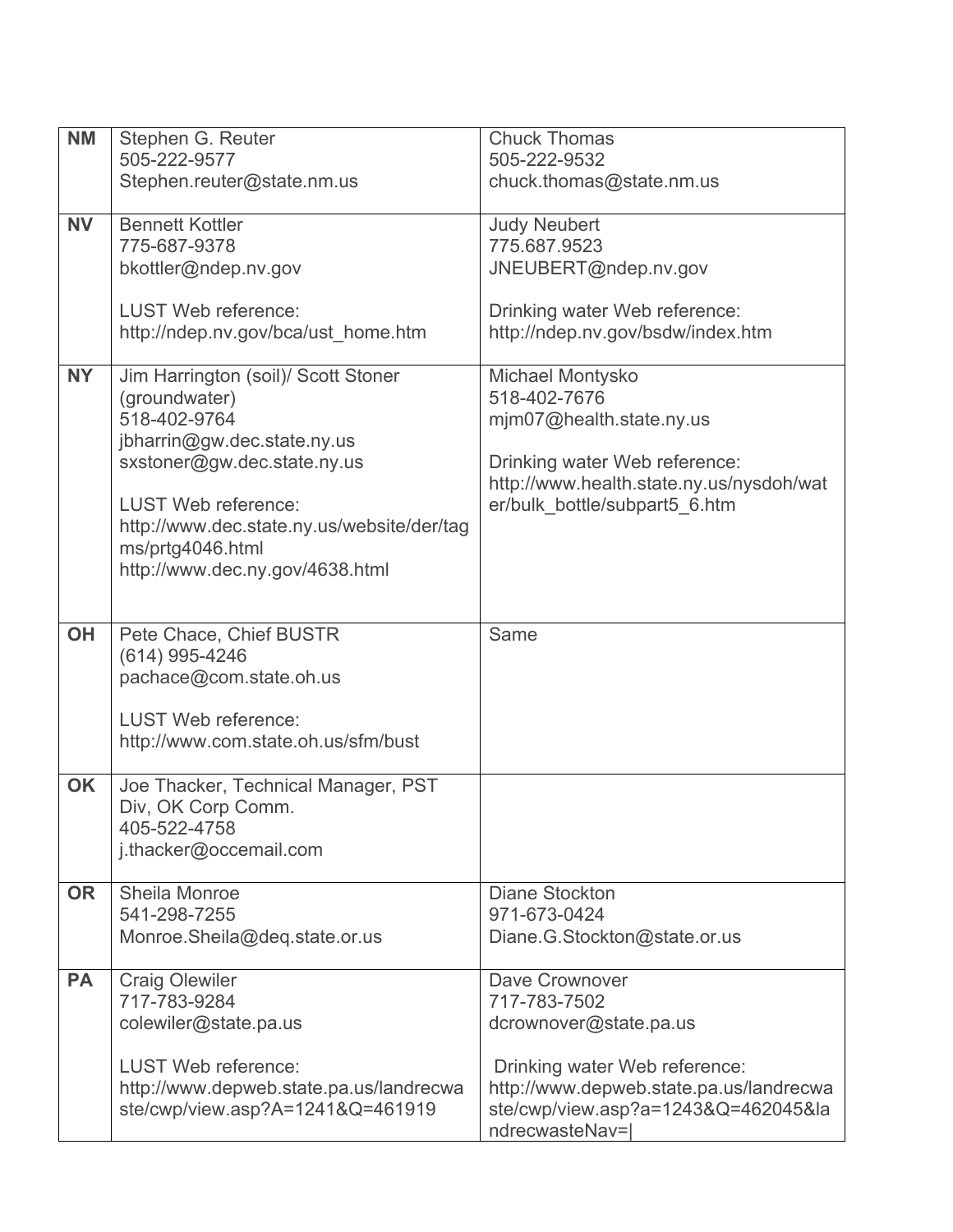| june.swallow@health.ri.gov                 |
|--------------------------------------------|
|                                            |
|                                            |
|                                            |
|                                            |
|                                            |
|                                            |
|                                            |
|                                            |
|                                            |
|                                            |
| Lisa.Pugh@state.tn.us                      |
| Drinking water Web reference:              |
| www.state.tn.us/environment/ust            |
|                                            |
|                                            |
|                                            |
| ehenders@tceq.state.tx.us                  |
| Drinking water Web reference:              |
| http://www.tceq.state.tx.us/nav/util water |
|                                            |
|                                            |
|                                            |
|                                            |
|                                            |
|                                            |
|                                            |
| mjensen@utah.gov                           |
|                                            |
| Drinking water Web reference:              |
| http://www.drinkingwater.utah.gov          |
|                                            |
| J. Wesley Kleene, Ph.D., PE, Director      |
|                                            |
| wes.kleene@vdh.virginia.gov                |
|                                            |
| Drinking water Web reference:              |
| www.vdh.virginia.gov/drinkingwater/index/  |
|                                            |